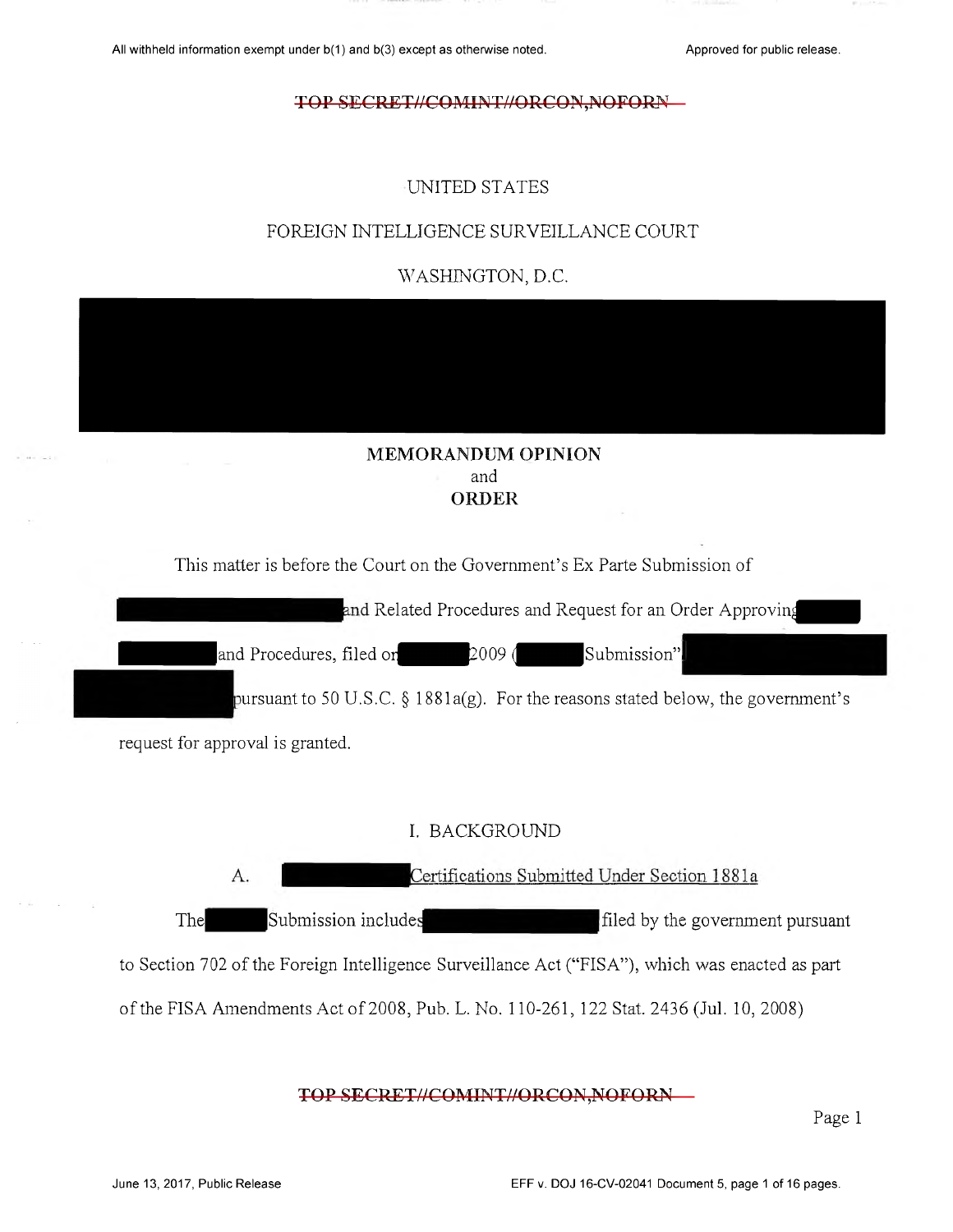$\alpha$ 

# TOP SECRET//COMINT//ORCON,NOFORN

| ("FAA"), and is now codified at 50 U.S.C. $\S$ 1881z<br>certifications were                      |  |  |  |  |
|--------------------------------------------------------------------------------------------------|--|--|--|--|
| submitted<br>(collectively, the                                                                  |  |  |  |  |
| "Original 702 Dockets"). Like the government's submissions in the Original 702 Dockets, the      |  |  |  |  |
| Submission in the above-captioned docket includes<br>by the Attorney                             |  |  |  |  |
| General and the Director of National Intelligence ("DNI"); supporting affidavits by the Director |  |  |  |  |
| of the National Security Agency ("NSA"), the Director of the Federal Bureau of Investigation     |  |  |  |  |
| ("FBI"), and the Director of the Central Intelligence Agency ("CIA"); two sets of targeting      |  |  |  |  |
| procedures, for use by the NSA and FBI respectively; and three sets of minimization procedures,  |  |  |  |  |
| for use by the NSA, FBI, and CIA respectively.                                                   |  |  |  |  |
| now before                                                                                       |  |  |  |  |
| in Docket No. 702(i)-08-01,                                                                      |  |  |  |  |
| which governs the collection of foreign intelligence information                                 |  |  |  |  |
|                                                                                                  |  |  |  |  |
|                                                                                                  |  |  |  |  |
|                                                                                                  |  |  |  |  |
| Like the acquisitions authorized in the                                                          |  |  |  |  |
| certifications approved by the Court in the Original 702 Dockets,<br>under review                |  |  |  |  |
| limited to "the targeting of non-United States persons reasonably believed to be located         |  |  |  |  |
| outside the United States."<br>2008,<br>r                                                        |  |  |  |  |
| April 7, 2009, the Court issued Memorandum Opinions and                                          |  |  |  |  |
| accompanying orders approving the certifications                                                 |  |  |  |  |
|                                                                                                  |  |  |  |  |
| <del>ERET//COMINT//ORCON,NOFORN</del>                                                            |  |  |  |  |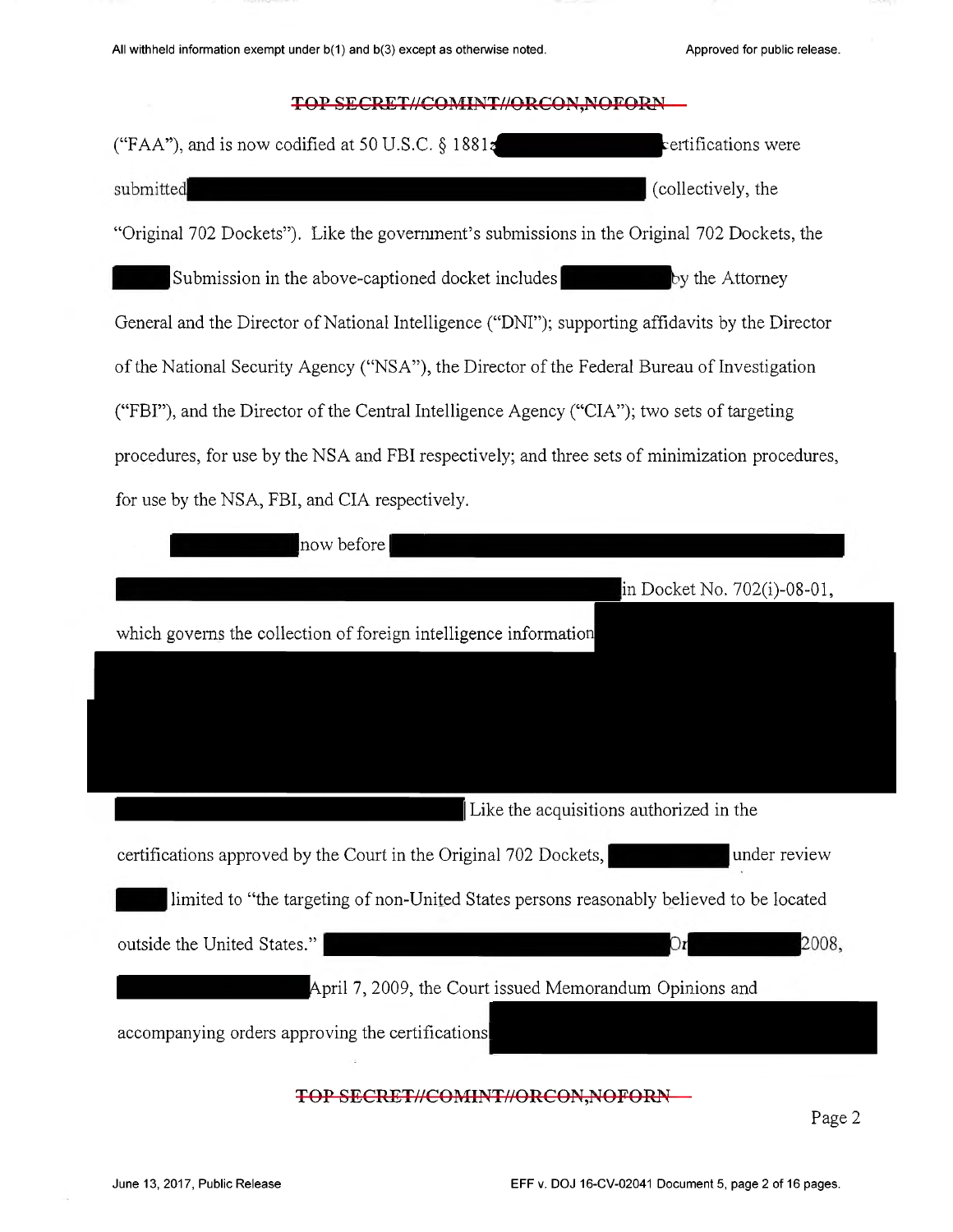On |2009, respectively, the Director of National Intelligence and the Attorney General executed amendments to the certifications for the purpose of authorizing the FBI to use, under those certifications, the same revised FBI minimization procedures that were submitted to and approved by the Court in connection S e e ^ ^ ^ ^ ^ -0 0 9 Memorandum Opinion at 3. On  $\sim$  2009, the Court issued a Memorandum Opinion and accompanying order approving the amendments. Id. at 6. Each of the Court's Memorandum Opinions in the Original 702 Dockets (to include the  $\sim$  | 2009 Memorandum Opinion) is incorporated by reference herein.

B. The Government's Representations

On 2009, following a meeting with the Court staff, the United States

submitted the Government's Response to the Court's Questions Posed by the Court (the

Submission").<sup>1</sup> In that submission, the government indicates that each set of targeting and minimization procedures now before the Court is either substantively identical, or very similar, to procedures previously approved by the Court in the Original 702 Dockets.<sup>2</sup>

See Procedures Used by NSA for Targeting Non-United States Persons Reasonably Believed to be Located Outside the United States to Acquire Foreign Intelligence Information Pursuant to Section 702 of FISA, as Amended ("NSA Targeting Procedures") (attached (continued...)

# TOP SECRET//COMINT//ORCON, NOFORN

Top Secretary Secretary Page 3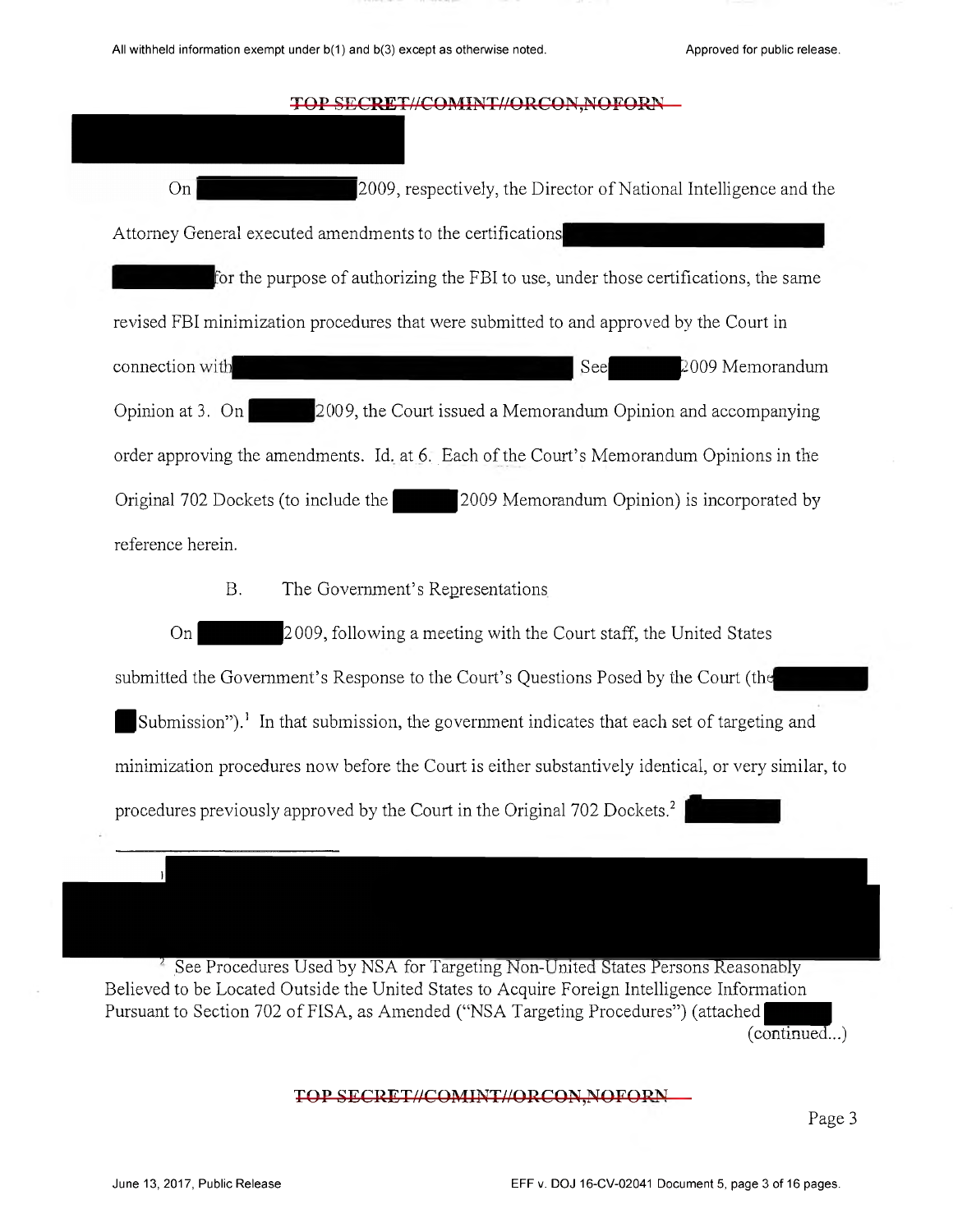Submission at 13-14. Notwithstanding such similarity, the government notes a few cross-cutting changes from the earlier approved procedures. First, in the various procedures submitted

the government throughout uses "will" rather than "shall, which had

been used in the prior sets of procedures. Submission at  $1<sup>3</sup>$  The government avers that this change '[is] purely stylistic and ... not intended to suggest that each agency's obligation

to comply with the requirements set forth in their respective targeting and/or minimization

procedures submitted with procedures submitted with  $\frac{1}{2}$  and  $\frac{1}{2}$  and  $\frac{1}{2}$  and  $\frac{1}{2}$  and  $\frac{1}{2}$  and  $\frac{1}{2}$  and  $\frac{1}{2}$  and  $\frac{1}{2}$  and  $\frac{1}{2}$  and  $\frac{1}{2}$  and  $\frac{1}{2}$  and  $\frac{1}{2}$  and  $\$ 

way." Id. Second, the government has changed the deadline for complying with various reporting requirements from "seven days" to "five business days." Id. at 2. According to the government, this change "is intended to remove any potential ambiguity in calculating the deadline for reporting matters as required." Id. Finally, the government has added to the NSA and CIA Minimization Procedures an emergency provision similar to that which already had

 $^{2}$ (... continued)

as Exhibit A); Procedures Used by the FBI for Targeting Non-United States Persons Reasonably Believed to be Located Outside the United States to Acquire Foreign Intelligence Information Pursuant to Section 702 of FISA, as Amended ("FBI Targeting Procedures") (attached as Exhibit C).

<sup>3</sup>This change also is reflected in the Affidavit submitted by Lt. Gen. Keith B. Alexander, U.S. Army, Director, NSA (attached at Tab 1) at 3-4.

TOP SECRET//COMINT//ORCON,NOFORN

See Minimization Procedures Used by the NSA in Connection with Acquisitions of Foreign Intelligence Information Pursuant to Section 702 of FISA, as Amended ("NSA Minimization Procedures") (attached as Exhibit B); Minimization Procedures Used by the FBI in Connection with Acquisitions of Foreign Intelligence Information Pursuant to Section 702 of FISA, as Amended ("FBI Minimization Procedures") (attached  $\blacksquare$  as Exhibit D); Minimization Procedures Used by the CIA in Connection with Acquisitions of Foreign Intelligence Information Pursuant to Section 702 of FISA, as Amended ("CIA Minimization Procedures") (attached as Exhibit E).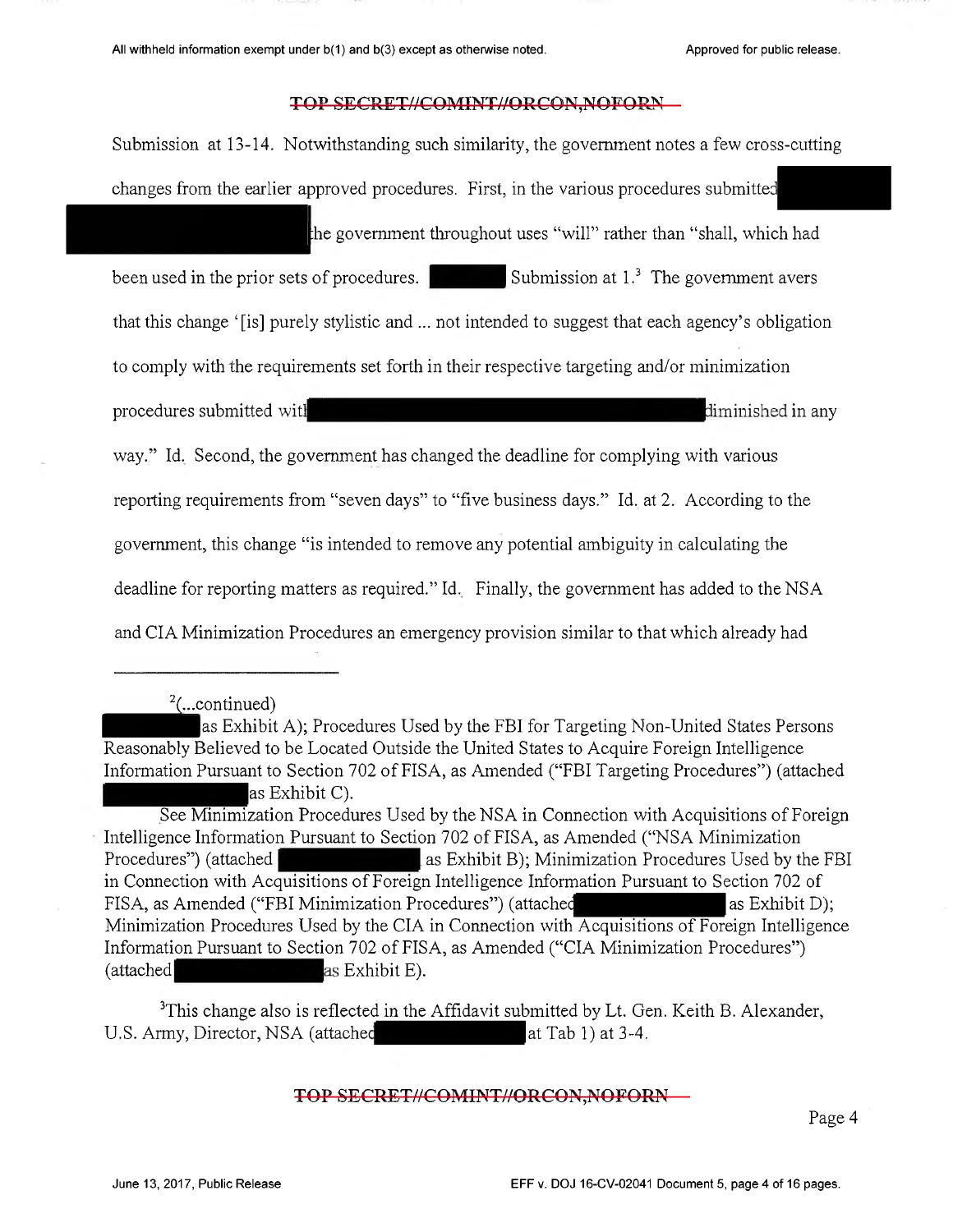| NSA Minimization<br>been included in the FBI Minimization Procedures.                            |
|--------------------------------------------------------------------------------------------------|
| Submission at 2.<br>Procedures at 1, CIA Minimization Procedures at 6                            |
| Apart from these across-the-board changes, the government confirms that the NSA and              |
| FBI targeting procedures are virtually identical to those submitted to and approved by the Court |
| Submission at 13. Similarly, the                                                                 |
| government represents that the FBI Minimization Procedures now before the Court are in all       |
| material respects identical to the FBI Minimization Procedures approved by the Court             |
| and again in connection with the <b>the annuments</b> to the certifications                      |
| Id. at 14. Likewise, the NSA Minimization                                                        |
| Procedures at bar are nearly identical to the corresponding procedures approved by the Court     |
| <sup>4</sup> Id. at 13-14. <sup>5</sup>                                                          |
| The CIA Minimization Procedures, while substantially similar to the procedures approved          |
| include a few material<br>by the Court                                                           |
|                                                                                                  |
|                                                                                                  |

<sup>5</sup>In a departure from the previous minimization procedures, the NSA Minimization Procedures submitted in this docket do not characterize the transfer of unminimized information from NSA to the FBI and the CIA as "disseminations," but rather as the provision of information. The government made this change "so that the description of the information-sharing regime established by the NSA minimization procedures ... is consistent with the Court's opinion in|

Submission at 4-5. The Court does not understand this change of wording to modify or limit the requirements governing such "provision" or "dissemination" of information.

TOP SECRET//COMINT//ORCON,NOFORN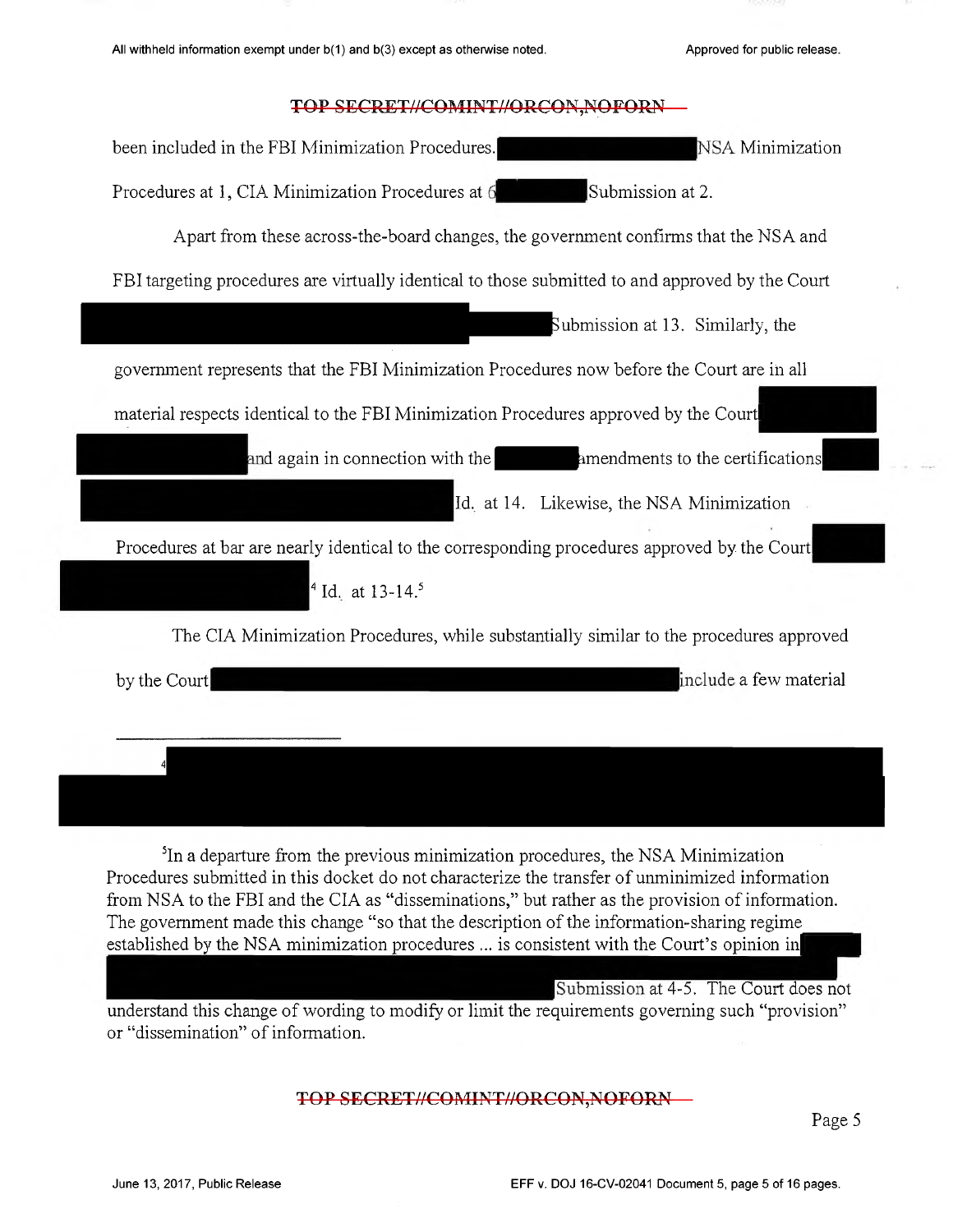differences. The procedures submitted in this Docket incorporate a handful of provisions that

had not been in the prior minimization procedures but are part of





# TOP SECRET//COMINT//ORCON,NOFORN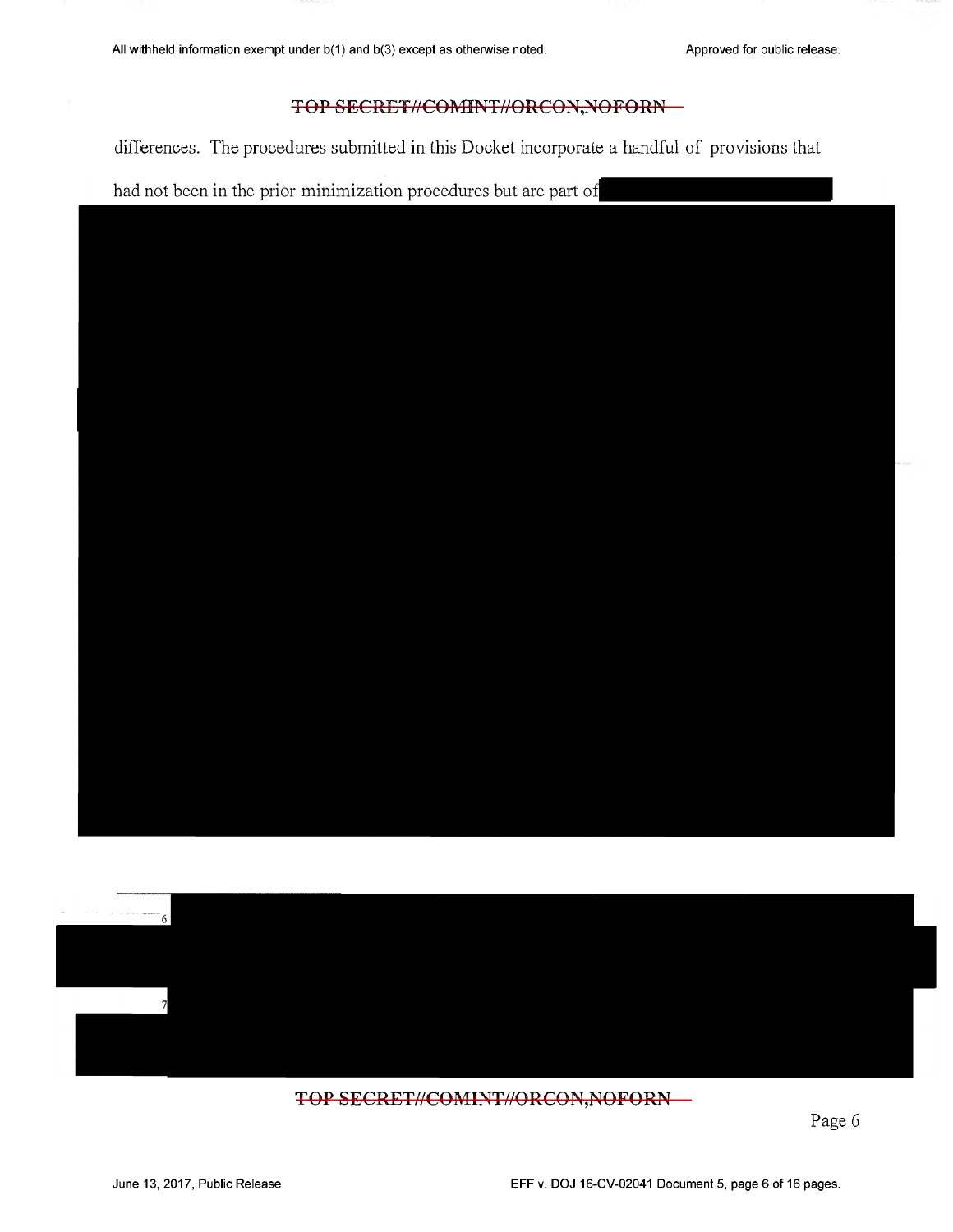The Court has carefully reviewed the instant Procedures and has found that, with the exception of the above-described differences and certain non-material changes, the procedures submitted in the current Docket, as informed by the  $\blacksquare$  Subm ission, mirror those submitted and approved by the Court in the Original 702 Dockets and their amendments.

# II. REVIEW |

The Court must review a certification submitted pursuant to Section 702 of FISA "to determine whether [it] contains all the required elements." 50 U.S.C. § 1881a(i)(2)(A). The Court's examination submitted in the above-captioned docket confirms that: (1) been made under oath by the Attorney General and the DNI, as required by 50 U.S.C.  $\S$  1881a(g)(1)(A), (2)  $\blacksquare$  each of the attestations required by 50 U.S.C. § 1881a(g)(2)(A), id. at 1-3; (3) as required by 50 U.S.C.  $\S$  1881a(g)(2)(B), accompanied by the applicable targeting procedures<sup>8</sup> and minimization procedures;<sup>9</sup>  $(4)$  — supported by the affidavits of appropriate national security officials, as described in 50 U.S.C. § 1881a(g)(2)(C);<sup>10</sup> and <sup>8</sup> See NSA Targeting Procedures and FBI Targeting Procedures. <sup>9</sup> See SA Minimization Procedures, FBI Minimization Procedures, and CIA Minimization Procedures.  $10$  See ffidavit of Lt. Gen. Keith B. Alexander, U.S. Army, Director, NSA (attache' at Tab 1); Affidavit of Robert S. Mueller, III, Director, (continued...)

# TOP SECRET//COMINT//ORCON,NOFORN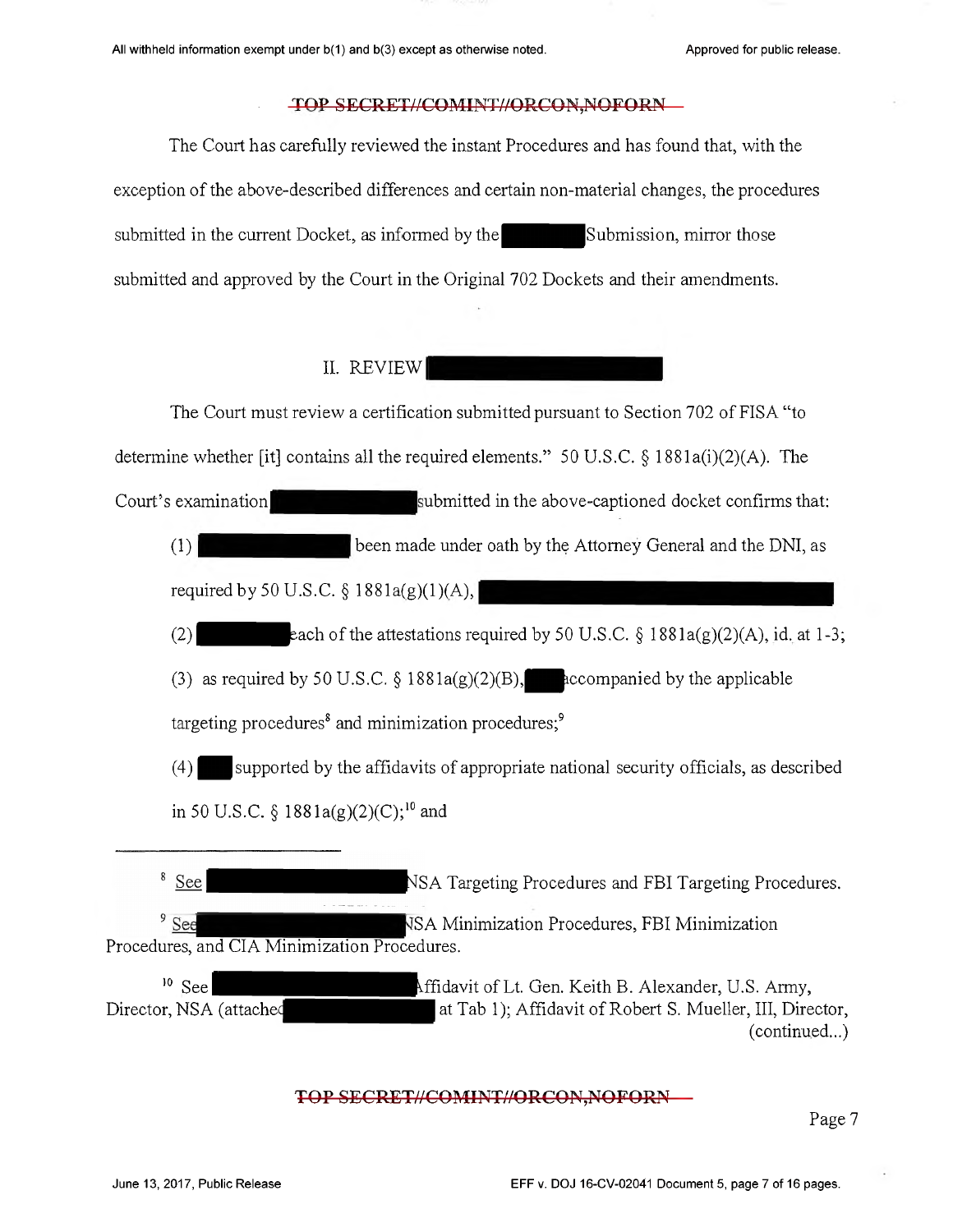

## III. REVIEW OF THE TARGETING AND MINIMIZATION PROCEDURES

The Court is required to review the targeting and minimization procedures to determine whether they are consistent with the requirements of 50 U.S.C.  $\S$  1881a(d)(1) and (e)(1). 50 U.S.C.  $\S$  1881a(i)(2)(B) and (C). Section 1881a(d)(1) provides that the targeting procedures must be "reasonably designed" to "ensure that any acquisition authorized under [the certification] is limited to targeting persons reasonably believed to be located outside the United States" and to "prevent the intentional acquisition of any communication as to which the sender and all intended recipients are known at the time of the acquisition to be located in the United States." Section 1881a(e)(1) requires that the "minimization procedures [] meet the definition of minimization procedures under section 1801(h) or 1821(4) of [the Act]..." In addition, the Court must determine whether the targeting and minimization procedures are consistent with the requirements of the Fourth Amendment. Id.  $\S$  1881a(i)(3)(A).

| $^{10}$ (continued) |                                                                  |  |
|---------------------|------------------------------------------------------------------|--|
| FBI (attached       | at Tab 2); Affidavit of Leon E. Panetta, Director, CIA (attached |  |
| at Tab $3$ ).       |                                                                  |  |

<sup>11</sup> The statement described in 50 U.S.C. § 1881a(g)(2)(E) is not required in this case because there has been no "exigent circumstances" determination under Section 1881a(c)(2).

TOP SECRET//COMINT//ORCON,NOFORN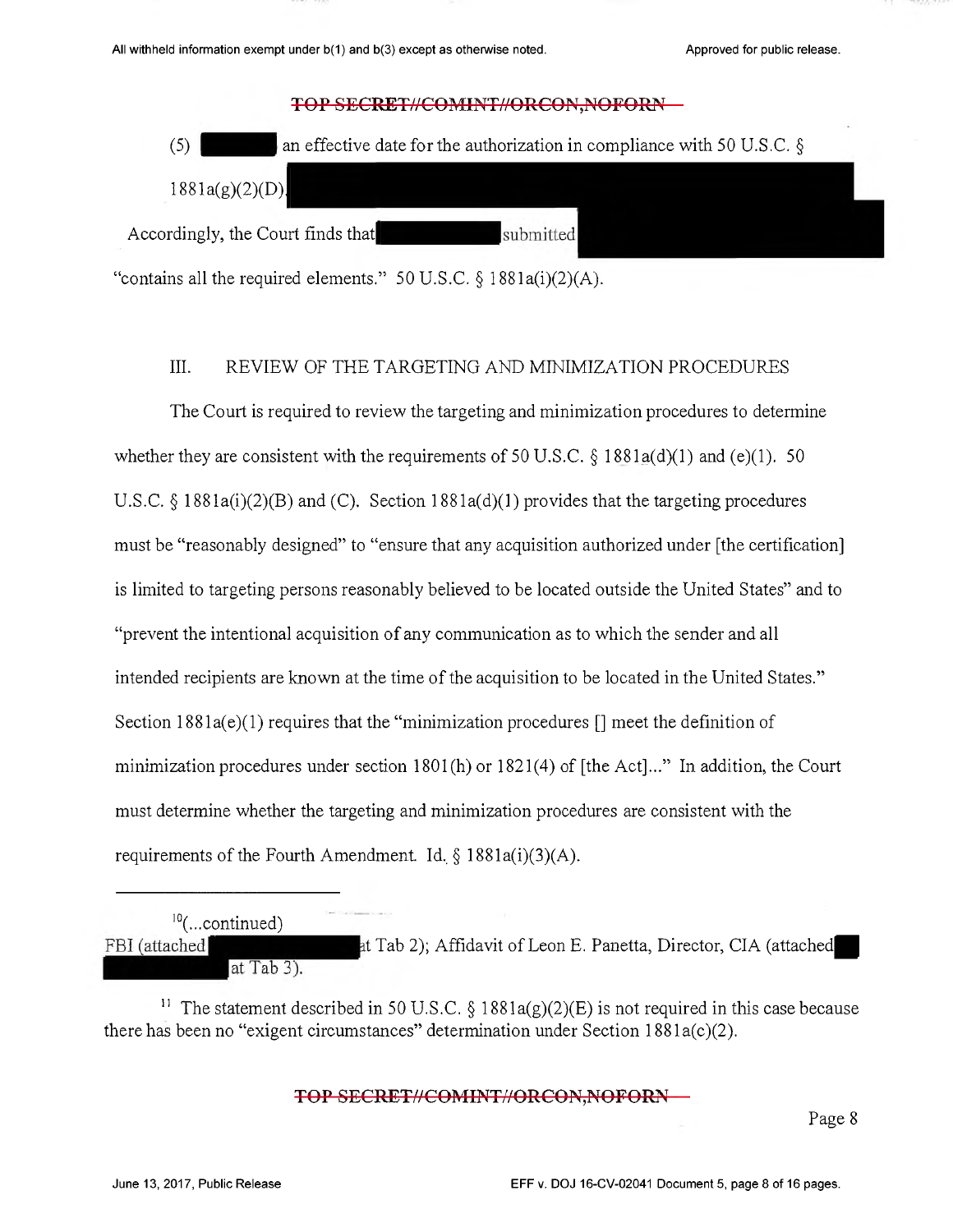Based on the Court's review of the targeting and minimization procedures in the abovecaptioned Docket, the representations of the government made in this matter and those carried forward from the Original 702 Dockets, and the analysis set out below and in the Memorandum Opinions of the Court in the Original 702 Dockets and their amendments, the Court finds that the targeting and minimization procedures are consistent with the requirements of 50 U.S .C. § 1881a(d)-(e) and with the Fourth Amendment.

As discussed above, the targeting and minimization procedures are, in substantial measure, the same as those previously found to comply with the requirements of the statute and with the Fourth Amendment to the Constitution. The few substantive changes noted do not change the Court's assessment. There is no statutory or constitutional significance to the change from a seven day reporting deadline to five business days. Nor is the Court concerned about the government's use of "will" rather than "shall," given the government's assurance that the change is merely stylistic. And, the Court is satisfied that U.S. person information will be properly protected through the processes described in the CIA Minimization Procedures,

In fact, only two changes even have the

potential to require that the Court re-assess its prior determinations.

For the first time, both NSA and CIA include a provision in their Minimization Procedures that allows the agency to act in apparent departure from the procedures to protect against an immediate threat to human life. The mass of the NSA Minimization Procedures at 1, CIA Minimization Procedures at 6. However, these emergency provisions are

## TOP SECRET//COMINT//ORCON,NOFORN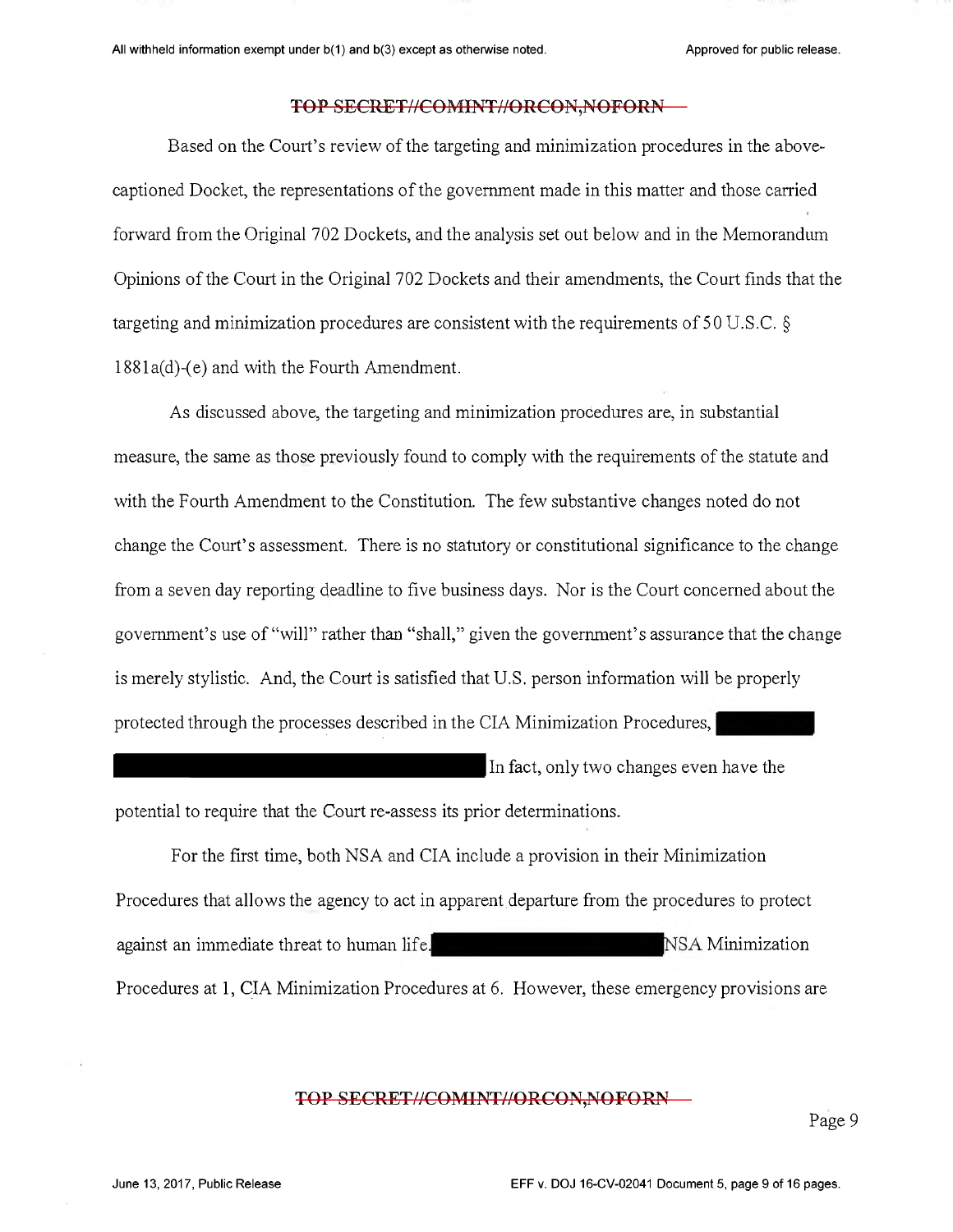he

## TOP SECRET//COMINT//ORCON,NOFORN

virtually identical to a provision in the FBI Minimization Procedures that were approve

government has informed the Court that the one substantive difference - the absence of a time

frame by which the agency must notify the DNI and NSD of the exercise of the emergency

authority - was inadvertent and that both the NSA and CIA have represented to the Department

of Justice that they, like the FBI, will promptly report any emergency departure.

Submission at 2.



The new standard,

continues to require a foreign intelligence purpose for retaining such information; the procedures

only permit the retention of such

"consistent with the need of the United States

to ... produce and disseminate foreign intelligence information." 50 U.S.C. §1801(h)(l). As the Court noted in its September 4, 2008 Memorandum Opinion, procedures that meet this requirement contribute to the Court's assessment that such procedures comport with the Fourth

# TOP SECRET//COMINT//ORCON,NOFORN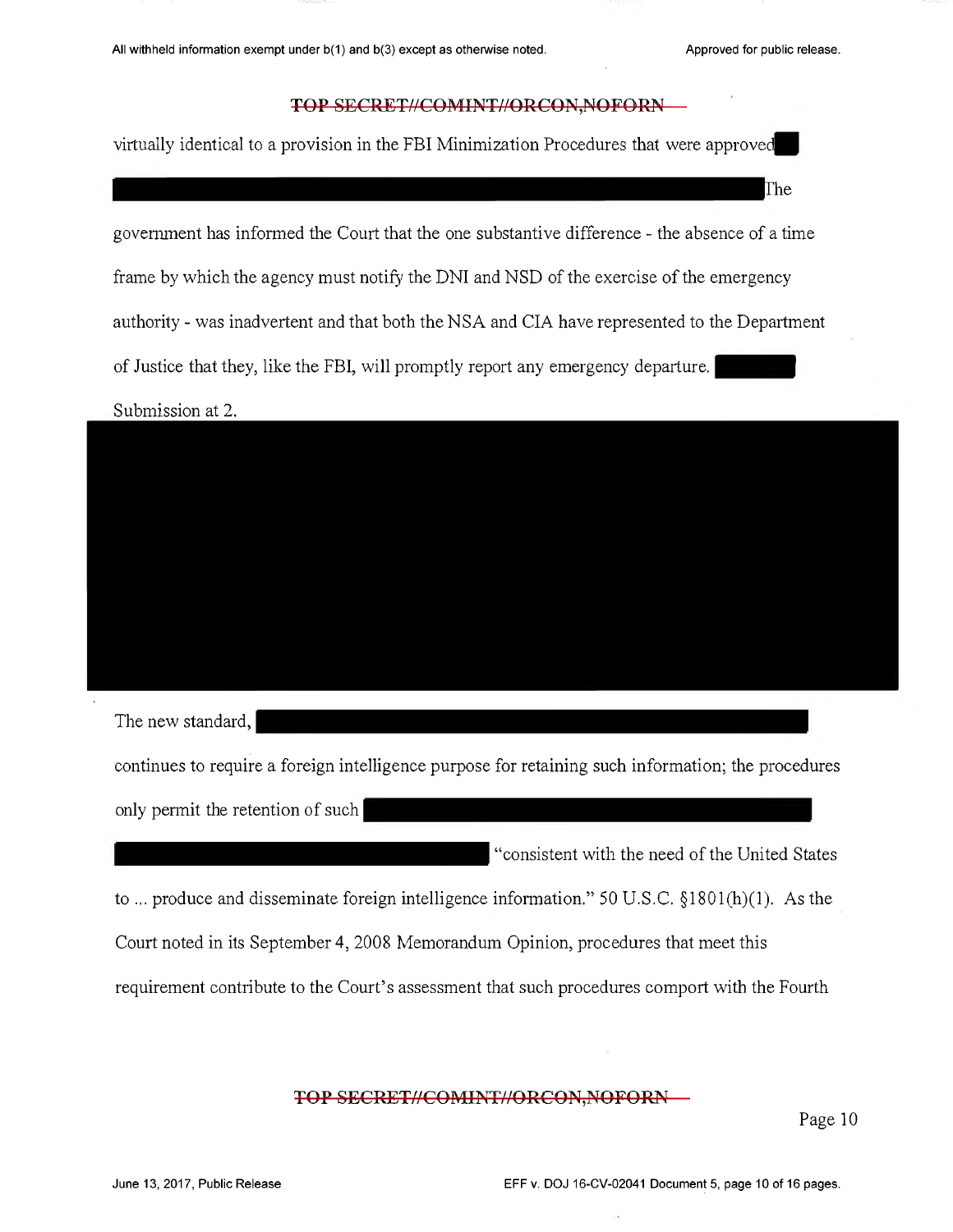Amendment. Id. at 40.

In addition to the procedures themselves, however, the Court must examine the manner in which the government has implemented them. In its April 7, 2009 Memorandum Opinion, the Court acknowledged that while the potential for error was not a sufficient reason to invalidate surveillance, the existence of actual errors may "tip the scales toward prospective invalidation of the procedures under review..." Id. at 27. In its  $\blacksquare$  Submission, the government reports 01 compliance matters that had previously been the subjects of preliminary notices to the Court, which involve NSA and one of which involves the CIA.<sup>12</sup> Id. at 5-11.

The NSA problems principally involve analysts improperly acquiring the communications of U.S. persons. Id., In response to these incidents, NSA's Office of Oversight and Compliance has instituted several procedures designed to ensure more rigorous documentation of targeting decisions in order to minimize the likelihood that NSA analysts will improperly target U.S. persons or persons located within the U.S. Id. at 7, 8. In addition, NSA has conducted remedial training not only of the individual analysts who committed the errors, but the offices and management chains involved. Id. at 6-9.

The CIA problem is more discrete although arguably more troubling because it reflects a profound misunderstanding of minimization procedures, the proper application of which contribute significantly to the Court's finding that such procedures comport with the statute and

| <sup>12</sup> The government reports that it is aware of no new compliance incidents resulting from |                     |
|-----------------------------------------------------------------------------------------------------|---------------------|
| $over-collections$                                                                                  | See April $7,2009$  |
| Memorandum Opinion at 17-27 for a full discussion                                                   | incident before the |
| Court                                                                                               |                     |

#### TOP SECRET//COMINT//ORCON,NOFORN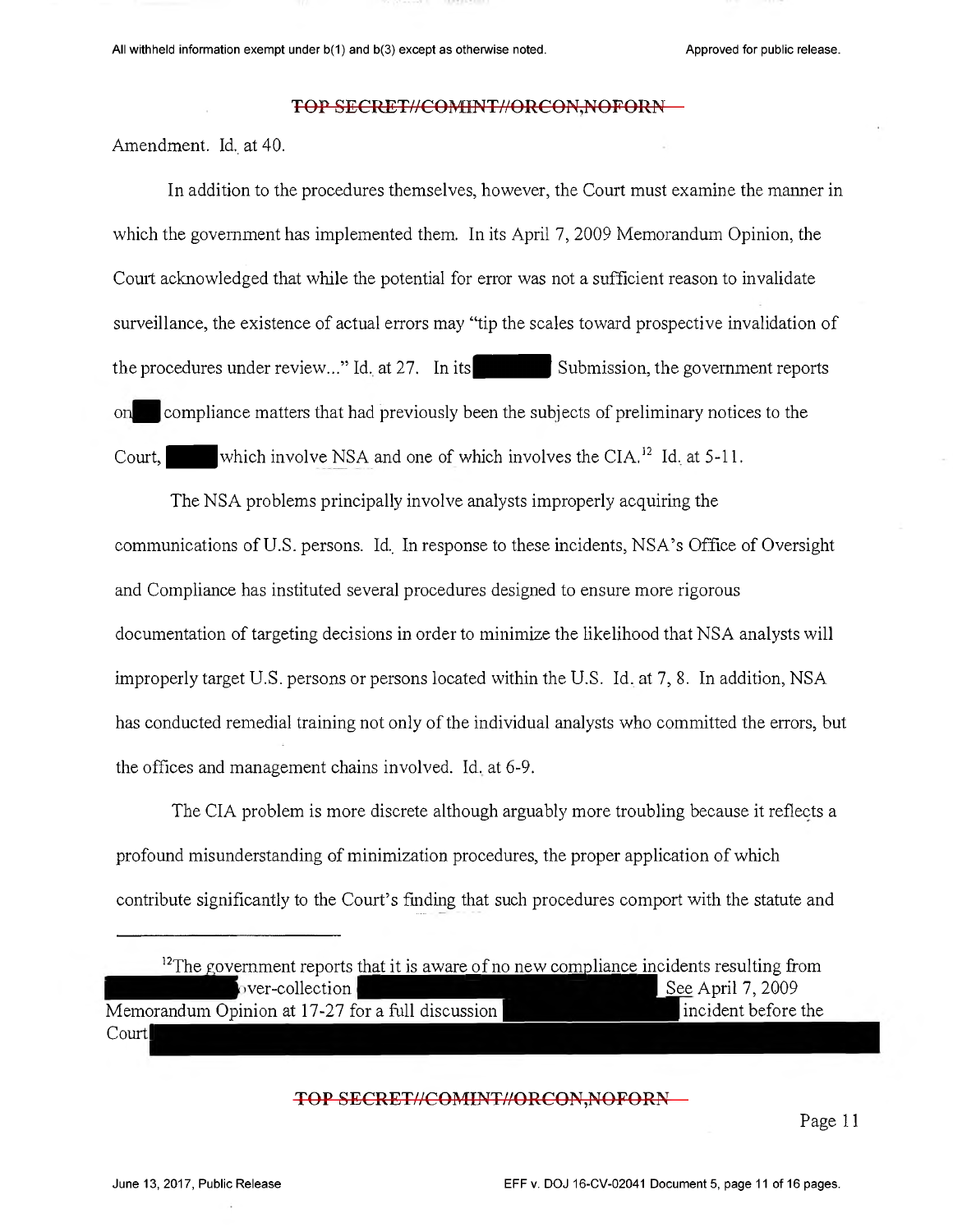the Fourth Amendment. A who no longer works with or has access to FISA information, improperly minimized at least reports that were disseminated to NSA, FBI, and DOJ. 2009, Preliminary Notice of Compliance Incident Regarding Collection Pursuant to Section 105B of the Protect America Act and Section 702 of the FISA, as Amended; Submission at 9-11. Recognizing that if one person so significantly misunderstood the minimization regime, others might as well, the "ODNI, NSD, and CIA have been working together to implement procedures that will facilitate more comprehensive oversight of CIA's applications of its minimization procedures in the future." Submission at 10. In addition, "CIA has made several process and training changes as a result of [this incident]. Id. at 11.

Given the remedial measures implemented in both agencies as a result of the compliance incidents reported to the Court, the Court is satisfied that these incidents do not preclude a finding that the targeting and minimization procedures submitted in the above-captioned docket satisfy the requirements of the FAA and the Fourth Amendment.

The Court, however, is aware that- both NSA and FBI have identified additional compliance incidents that have not been reported to the Court. Through informal discussion between NSD attorneys and the Court staff, and later confirmed at a hearing held or 2009 to address these matters, the Court learned that the government's practice has been to report only certain compliance incidents to the Court: those that involve systemic or process issues, those that involve conduct contrary to a specific representation made to the Court, and those that involve the improper targeting of U.S. persons under circumstances in which the analyst knew or

## TOP SECRET//COMINT//ORCON, NOFORN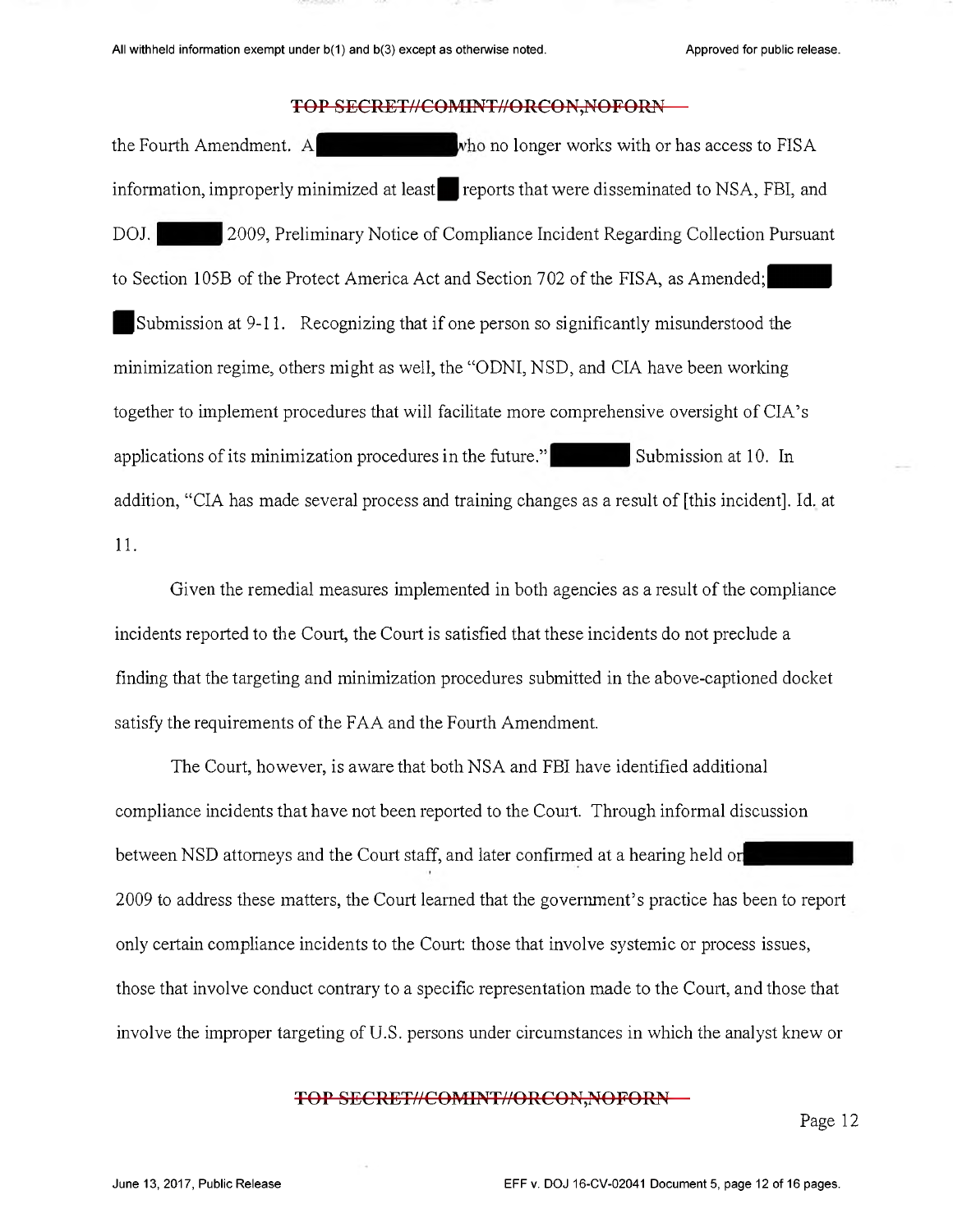should have known that the individual was a U.S. person.

Consistent with the government's practice, the Court was not notified of numerous incidents that involved the failure to de-task accounts once NSA learned that non-U.S. person targets had entered the United States. Indeed, in the 2009 hearing, the government informed the Court that in addition to  $\blacksquare$  incidents informally reported on  $\blacksquare$  2009 to the FISC staff, there were approximately  $\blacksquare$  other similar incidents, all of which occurred since 2008. The government reported at the hearing that while the de-tasking errors did not all stem from the same problem, NSA has instituted new processes to minimize the likelihood of these types of de-tasking errors recurring. In addition, the government informed the Court that NSA's system for conducting post-targeting checks provides an effective backstop in the government's efforts to de-task accounts

Finally, the government confirmed to the Court that NSA has purged from its systems all communications acquired during the period of time when these accounts should have been de-tasked. Based on these representations, the Court is satisfied that these incidents do not rise to the level of undermining the Court's assessment that the targeting and minimization procedures comport with the statute and the Fourth Amendment.

However, the Court is concerned that incidents of this sort were not reported to the Court, in apparent contravention of Rule 10(c) of Foreign Intelligence Surveillance Court Rules of Procedures.<sup>13</sup> Section 702(i)(2)(B) specifically directs the Court to review the targeting

<sup>13</sup>The Court appreciates the assurances offered by the Department of Justice at the (continued...)

## TOP SECRET//COMINT//ORCON,NOFORN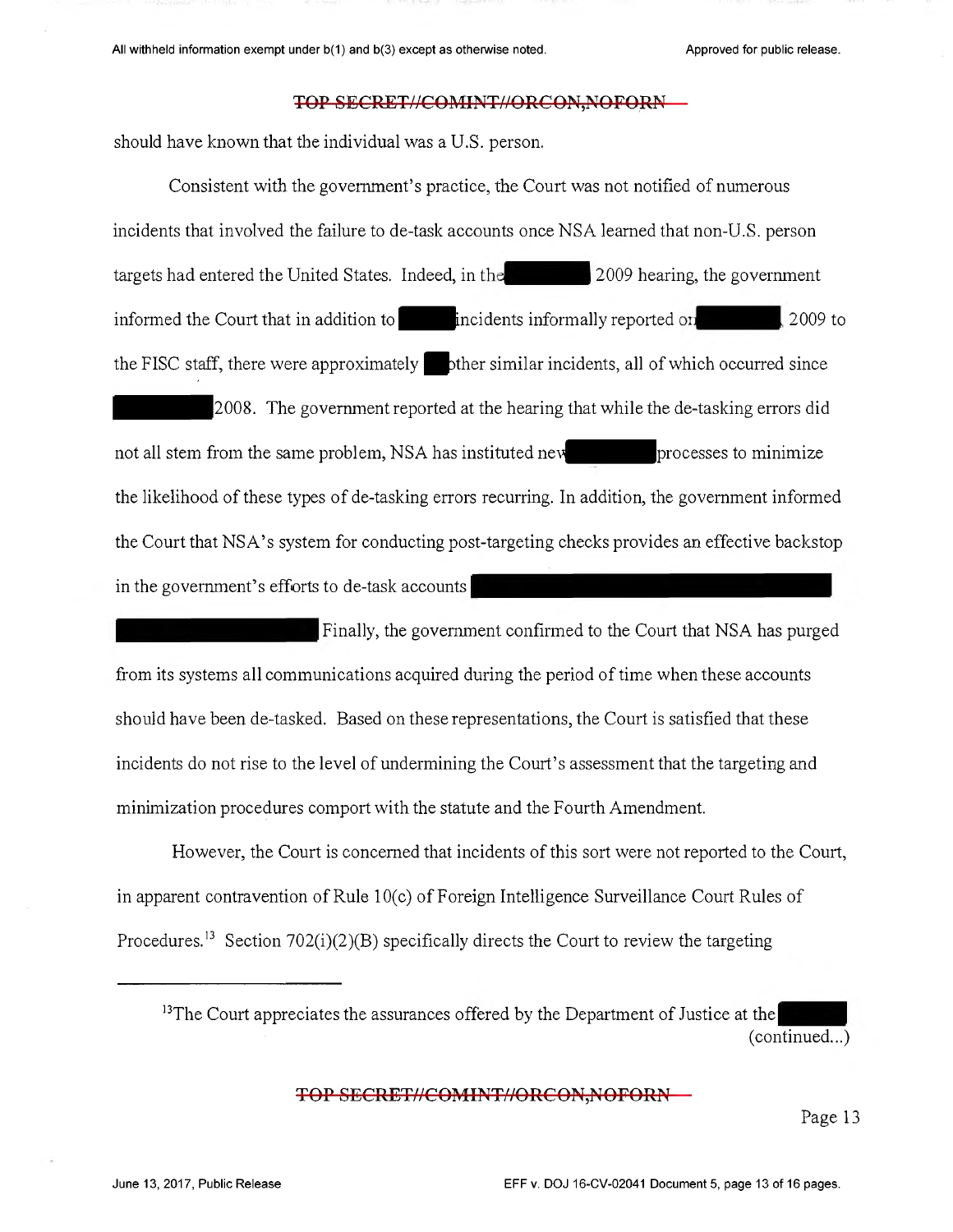procedures "To assess whether [they] are reasonably designed to ensure that any acquisition ... is limited to targeting persons reasonably believed to be located outside the United States and prevent the intentional acquisition of any communication as to which the sender and all intended recipients are known at the time of the acquisition to be located in the United States." Given the Court's obligations under the statute, and consistent with 50 U.S.C. § 1803(i), the Court

HEREBY ORDERS the government, henceforth, to report to the Court in accordance with the Rule 10(c) of Foreign Intelligence Surveillance Court Rules of Procedure, every compliance incident that relates to the operation of either the targeting procedures or the minimization procedures approved herein.

# IV. CONCLUSION

For the foregoing reasons, the Court finds, in the language of 50 U.S.C. § 1881a(i)(3)(A), that **bush its in** the above-captioned docket "in accordance with [Section  $1881a(g)$  all the required elements and that the targeting and minimization procedures adopted in accordance with [Section 1881a(d)-(e)] are consistent with the requirements of those

#### TOP SECRET//COMINT//ORCON, NOFORN

 $13$ (...continued)

<sup>2009</sup> hearing that, henceforth, the government will work with the Court, through the Court's  $\overline{\text{counds}}$ , to ensure that the government's guidelines for notifying the Court of compliance incidents satisfy the needs of the Court to receive timely, effective notification of such incidents.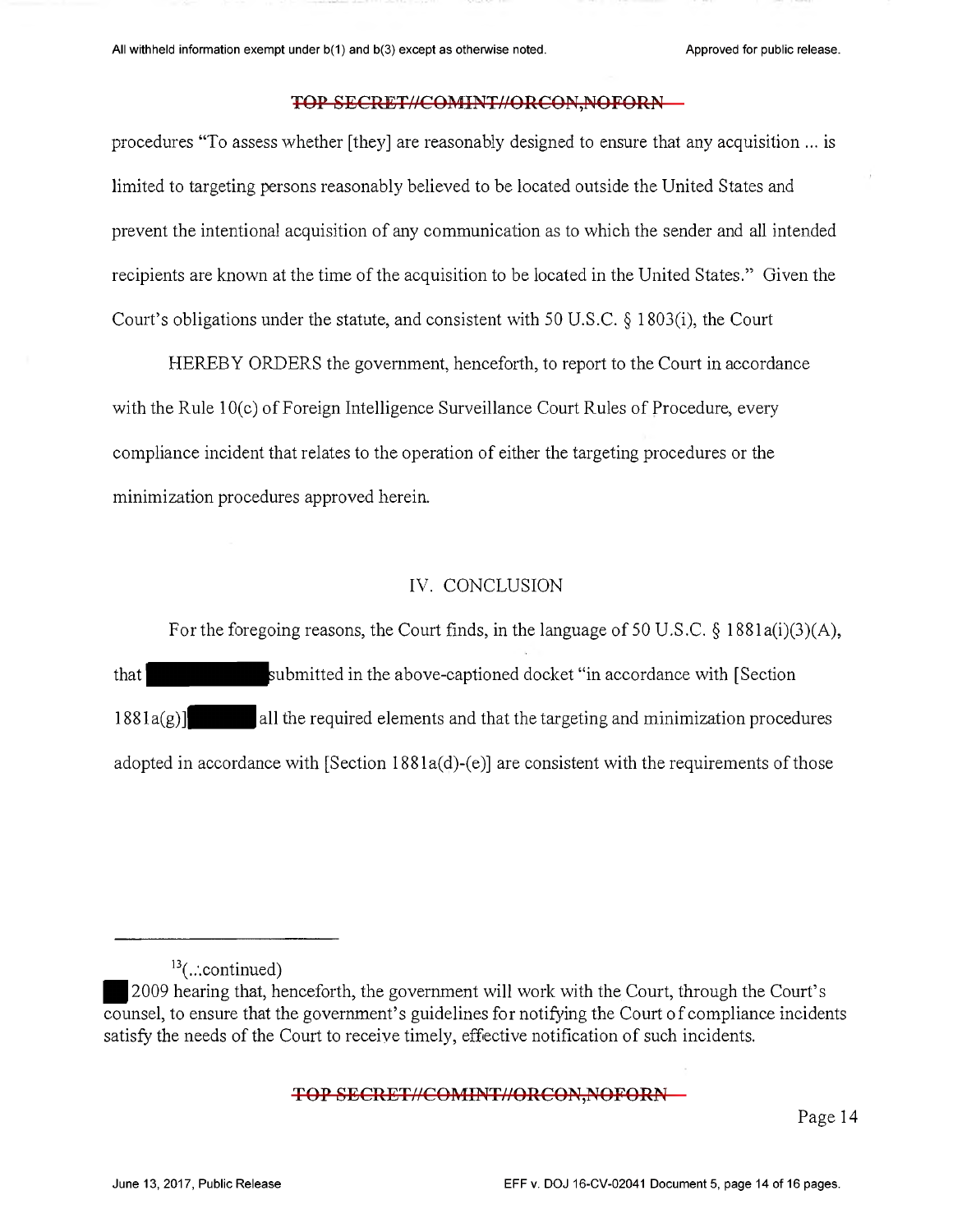subsections and with the fourth amendment to the Constitution of the United States." A separate order approving and the use of the procedures pursuant to Section  $1881a(i)(3)(A)$ 

is being entered contemporaneously herewith.

ENTERED thi 2009.

**exempt under b(6)**

. B. STO

THAY G{c

Sures 7. Trogen

THOMAS F. HOGAN Judge, United States Foreign Intelligence Surveillance Court

# TOP SECRET//COMINT//ORCON,NOFORN

Page 15

 $\overline{\text{MS}} \approx \frac{1}{2} \frac{1}{\text{Jupie 13, 2017}} \frac{1}{2} \frac{1}{\text{Jupie 13}} \frac{1}{\text{Jupie 13}} \frac{1}{\text{Jupie 15 of 16 pages.}}$